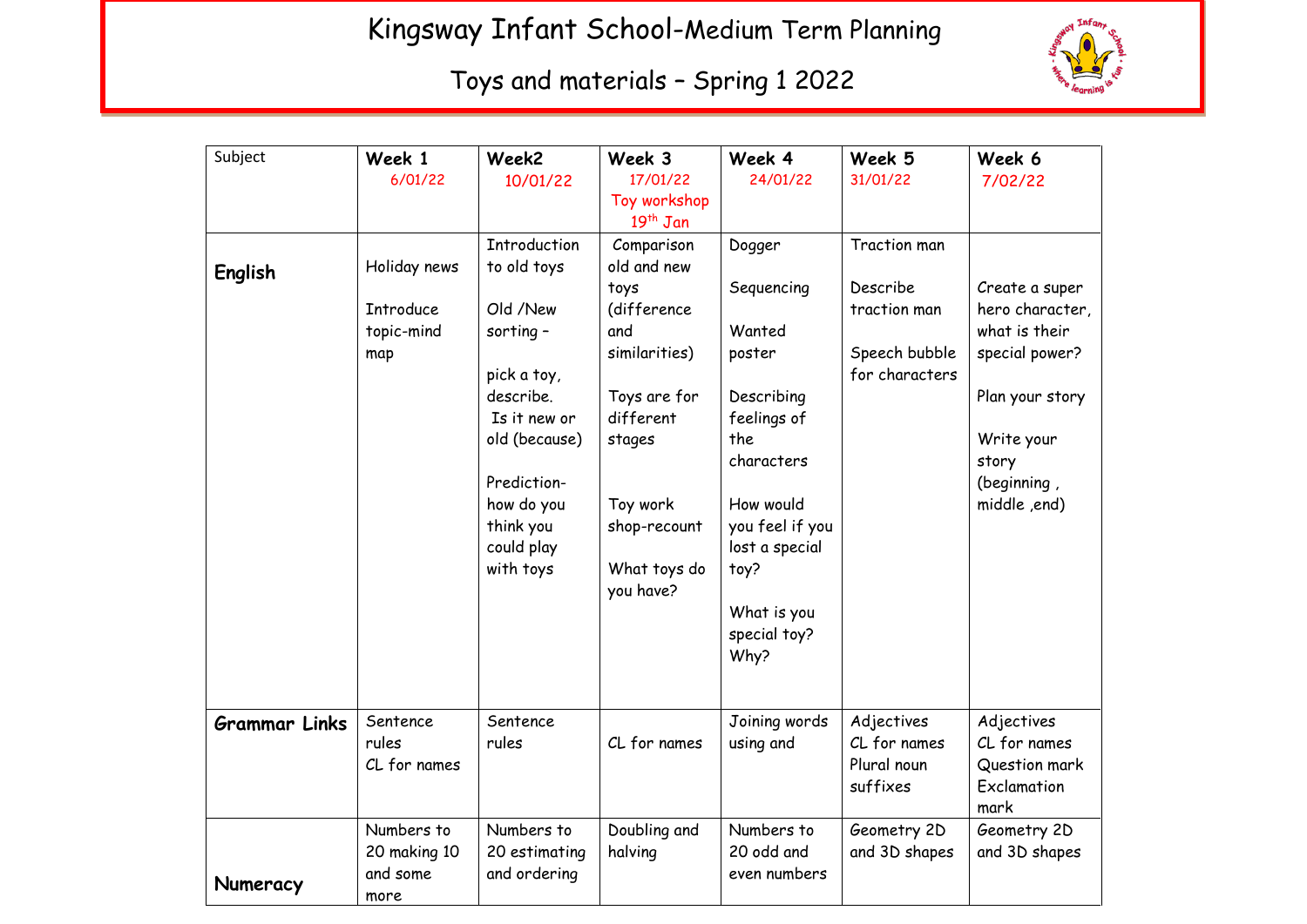|                                             | Let's build                                                                                                            | Let's build                                               | Let's build                                               | Let's build                                                         | Let's build                                                                                  | Let's build                                                       |
|---------------------------------------------|------------------------------------------------------------------------------------------------------------------------|-----------------------------------------------------------|-----------------------------------------------------------|---------------------------------------------------------------------|----------------------------------------------------------------------------------------------|-------------------------------------------------------------------|
| <b>Science</b>                              | What<br>materials can<br>we find?                                                                                      | Matching<br>materials                                     | Magnets and<br>metal                                      | Sorting objects                                                     | Three little pigs<br>and their<br>building<br>choices                                        | The alternative<br>three little pig                               |
| D&T / Art                                   |                                                                                                                        | Draw your<br>favourite toy<br>using pastels               | Making a<br>traditional<br>toy                            | Moving<br>teddy(using<br>split pins)                                |                                                                                              |                                                                   |
| <b>Humanities</b><br>History &<br>Geography | <b>Interview</b><br>parents/grand<br>parents-<br>What did<br>they play with<br>when they<br>were young?<br>(home task) | Old and new<br>toys-history                               | Old and new<br>toys-history                               | Old and new<br>toys-history                                         | Old and new<br>toys-history                                                                  | Old and new<br>toys-history                                       |
| <b>PSHE</b>                                 | Jigsaw Jack<br>Dreams and<br>Goals                                                                                     | Jigsaw Jack<br>Dreams and<br>Goals                        | Jigsaw Jack<br>Dreams and<br>Goals                        | Jigsaw Jack<br>Dreams and<br>Goals                                  | Jigsaw Jack<br>Dreams and<br>Goals                                                           | Jigsaw Jack<br>Dreams and<br>Goals                                |
| Computing                                   |                                                                                                                        | Text and<br><b>Images</b>                                 | Text and<br><b>Images</b>                                 | Digital Art                                                         | Digital Art                                                                                  | Digital Art                                                       |
| <b>RE</b>                                   |                                                                                                                        | Welcoming<br>ceremonies-<br>Christian<br>(Christening)    | Welcoming<br>ceremonies-<br>Muslim<br>(Aqiiqah)           | Welcoming<br>ceremonies-<br>Hindu<br>(Chatti-<br>Puja/Jatkarm<br>a) | How do we<br>welcome<br>somebody into<br>our class/<br>Community,<br>what else can<br>we do? | Recap<br>ceremonies-<br>quiz                                      |
| <b>Music</b>                                | In the groove                                                                                                          | In the groove                                             | In the groove                                             | In the groove                                                       | In the groove                                                                                | In the groove                                                     |
|                                             | How to be in<br>the groove<br>with different<br>styles of                                                              | How to be in<br>the groove<br>with different<br>styles of | How to be in<br>the groove<br>with different<br>styles of | How to be in<br>the groove<br>with different<br>styles of           | How to be in<br>the groove with<br>different<br>styles of                                    | How to be in the<br>groove with<br>different styles<br>of (blues, |